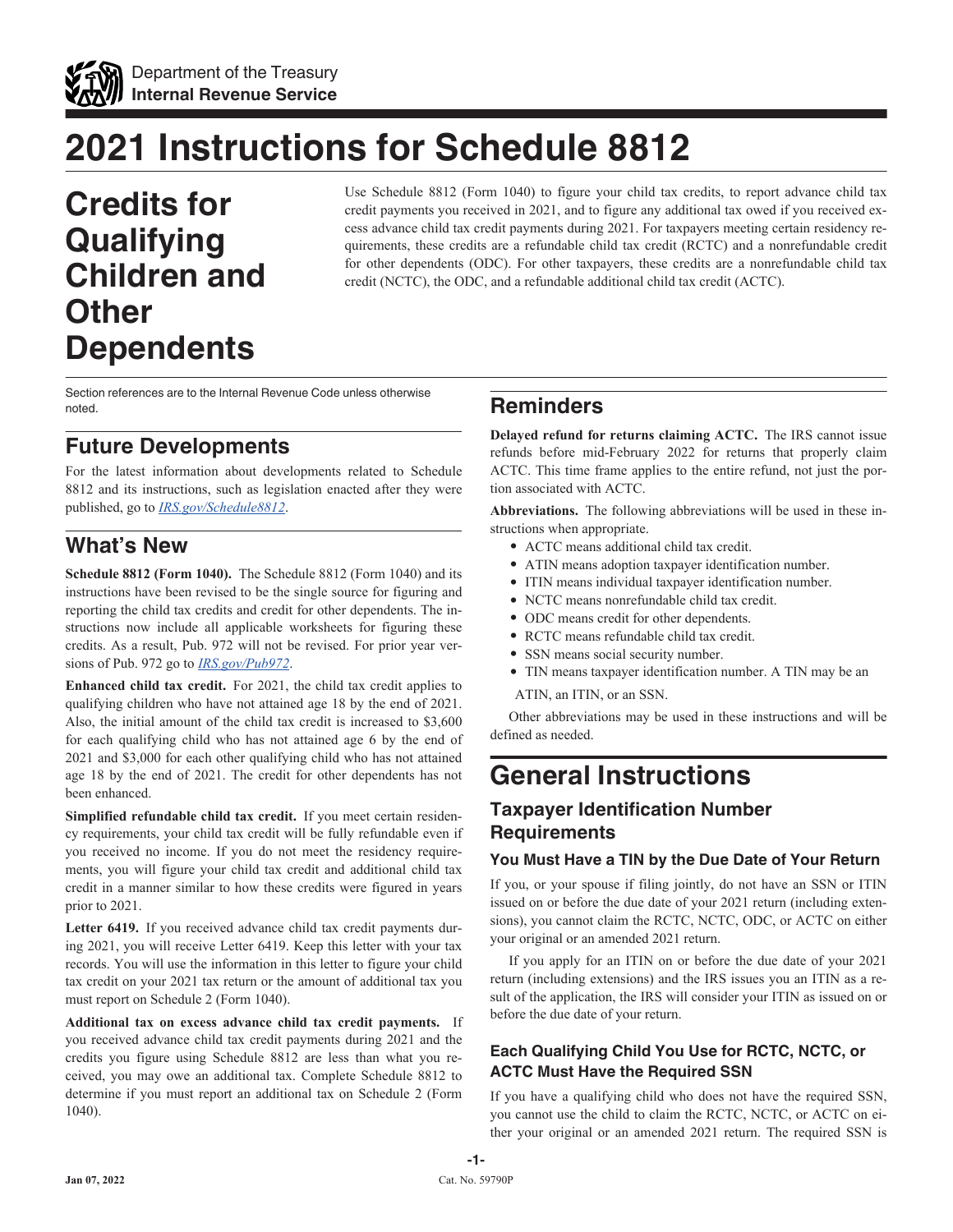<span id="page-1-0"></span>one that is valid for employment and is issued before the due date of your 2021 return (including extensions).

If your qualifying child was born and died in 2021 and you do not have an SSN for the child, attach a copy of the child's birth certificate, death certificate, or hospital records. The document must show the child was born alive.

If your qualifying child does not have the required SSN, but has another type of taxpayer identification number issued on or before the due date of your 2021 return (including extensions), you may be able to claim the ODC for that child. See *Credit for Other Dependents (ODC)*, later.

#### **Each Dependent You Use for the ODC Must Have a TIN by the Due Date of Your Return**

If you have a dependent who does not have an SSN, ITIN, or ATIN issued on or before the due date of your 2021 return (including extensions), you cannot use that dependent to claim the ODC on either your original or an amended 2021 return.

If you apply for an ITIN or ATIN for the dependent on or before the due date of your 2021 return (including extensions) and the IRS issues the ITIN or ATIN as a result of the application, the IRS will consider the ITIN or ATIN as issued on or before the due date of your return.

#### **Improper Claims**

If you erroneously claim the RCTC, NCTC, ACTC, or ODC and it is later determined that your error was due to reckless or intentional disregard of the RCTC, NCTC, ACTC, or ODC rules, you will not be allowed to claim any of these credits for 2 years even if you are otherwise eligible to do so. If it is determined that your error was due to fraud, you will not be allowed to claim any of these credits for 10 years. You may also have to pay penalties.

**Form 8862 may be required.** If your CTC, ACTC, or ODC for a year after 2015 was denied or reduced for any reason other than a math or clerical error, you must attach Form 8862 to your tax return to claim the RCTC, NCTC, ACTC, or ODC unless an exception applies. See Form 8862, Information To Claim Certain Credits After Disallowance, and its instructions for more information, including whether an exception applies.

## **Effect of Credit on Welfare Benefits**

Any advance child tax credit payment and any refund you receive as a result of taking the RCTC or ACTC cannot be counted as income when determining if you or anyone else is eligible for benefits or assistance, or how much you or anyone else can receive, under any federal program or under any state or local program financed in whole or in part with federal funds. These programs include Temporary Assistance for Needy Families (TANF), Medicaid, Supplemental Security Income (SSI), and Supplemental Nutrition Assistance Program (formerly food stamps). In addition, when determining eligibility, the refund or advance payment cannot be counted as a resource for at least 12 months after you receive it. Check with your local benefits coordinator to find out if your refund will affect your benefits.

# **Advance Child Tax Credit Payments and Additional Tax**

Beginning in July and through December 2021, the IRS issued advance payments of the 2021 RCTC to taxpayers with qualifying children. The advance payments were early payments of 50% of the amount of RCTC estimated to be claimed on your 2021 tax return based on information from either a 2019 or 2020 tax return, including information provided to the IRS through an online non-filer tool to receive economic impact payments or advance child tax credit payments, and information provided in the child tax credit update portal on IRS.gov. Changes throughout the year, such as a change in filing status or change in the number of qualifying children, could impact the amount of child tax credit you are eligible to receive on your 2021 tax return.



*You may not have received advance child tax credit payments if you unenrolled from receiving the payments.*

If you received advance child tax credit payments during 2021 but the amount of the credits you are eligible for on your 2021 tax return is less than what you received, you may owe an additional tax. Part III of Schedule 8812 will be used to determine if you must report an additional tax on Schedule 2 (Form 1040).

#### **Letter 6419**

The IRS will issue Letter 6419, which will report the total amount of advance child tax credit payments issued to you and the number of qualifying children the IRS used to figure your advance child tax credit payments. You will need Letter 6419 to figure the amount of child tax credit to claim on your tax return or the amount of additional tax you must report. If you did not receive Letter 6419, go to the child tax credit update portal at *[IRS.gov/CTCportal](https://www.irs.gov/credits-deductions/child-tax-credit-update-portal)* or call 800-908-4184 to get the information needed before completing Schedule 8812.

**Married filing jointly.** If you filed as married filing jointly on your prior year return then both you and your spouse will receive a Letter 6419.

# **Credits for Qualifying Children**

The RCTC, NCTC, and ACTC are credits for individuals who claim a child as a dependent if the child meets certain conditions. To claim a child for the RCTC, NCTC, and ACTC, the child must be your dependent, under age **18** at the end of 2021, and meet all the conditions in Steps 1 through 3 under *Who Qualifies as Your Dependent* in the Instructions for Form 1040.

*Example 1.* Your son turned 18 on December 30, 2021. He is a citizen of the United States and you claimed him as a dependent on your return. You cannot use him to claim the RCTC, NCTC, or ACTC because he was not under age 18 at the end of 2021.

For each qualifying child for whom you are claiming the RCTC, NCTC, or ACTC, you must check the "Child tax credit" box in column (4) of the *Dependents* section on page 1 of Form 1040 or 1040-SR for the child.

**Adopted child.** An adopted child is always treated as your own child. An adopted child includes a child lawfully placed with you for legal adoption.



*If your child is age 18 or older at the end of 2021, see Credit for Other Dependents (ODC) next.*

# **Credit for Other Dependents (ODC)**

The ODC is for individuals with a dependent who meets the following conditions.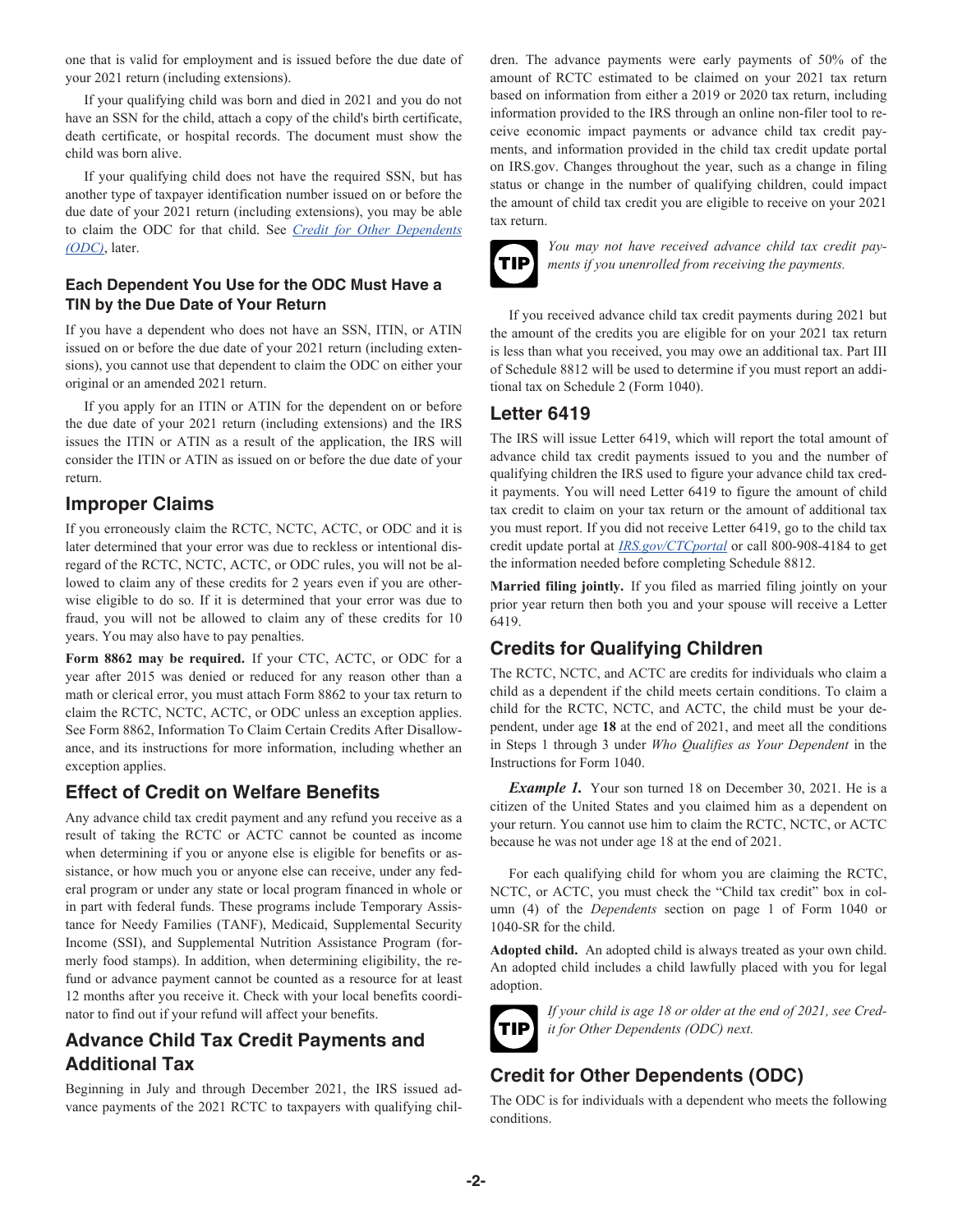1. The person is claimed as a dependent on your return. To determine if an individual is your dependent begin with Step 1 under *Who Qualifies as Your Dependent* in the Instructions for Form 1040.

2. The person cannot be used by you to claim the RCTC, NCTC, or ACTC. See *[Credits for Qualifying Children](#page-1-0)*, earlier.

3. The person was a U.S. citizen, U.S. national, or U.S. resident alien. For more information, see Pub. 519. If the person is your adopted child, see *Adopted child*, later.

**Example 2.** Your 10-year-old nephew lives in Mexico and qualifies as your dependent. He is not a U.S. citizen, U.S. national, or U.S. resident alien. You cannot use him to claim the ODC.

For each dependent for whom you are claiming the ODC, you must check the "credit for other dependents" box in column (4) of the *Dependents* section on page 1 of Form 1040 or 1040-SR for the dependent.



*You cannot use the same child to claim the credits under Credits for Qualifying Children and the ODC.*

**Adopted child.** An adopted child is always treated as your own child. An adopted child includes a child lawfully placed with you for legal adoption.

If you are a U.S. citizen or U.S. national and your adopted child lived with you all year as a member of your household in 2021, that child meets condition (3), earlier, to be a qualifying person for the ODC.

#### **Residency Requirements**

For tax year 2021, taxpayers who meet certain residency requirements described under *[Box A](#page-3-0)* or *[Box B](#page-3-0)* (discussed later) may be eligible to claim the RCTC and ODC. Those filers only need to complete Parts I-A, I-B, and III (if applicable) of Schedule 8812.

Taxpayers who do not meet the residency requirements described under *[Box A](#page-3-0)* or *[Box B](#page-3-0)* (discussed later) may be eligible to claim the NCTC, ACTC, and ODC. They will figure their NCTC, ACTC, and ODC in a manner similar to how these credits were figured for 2020. Those filers need to complete Part I-A, I-C, II-A, II-B (if applicable), II-C, and III (if applicable) of Schedule 8812.

# **Specific Instructions**

# **Part I-A — Child Tax Credit and Credit for Other Dependents (All Filers)**

#### **Line 4a**

Add the number of boxes checked under "child tax credit" in column (4) of the *Dependents* section on Form 1040 or 1040-SR and enter the result on line 4a.



*You cannot check both the child tax credit box and the credit for other dependents box for the same person.*

#### **Line 4b**

Enter the number of children from line 4a that were under age 6 at the end of 2021 on line 4b.

*Example 3.* You have 3 qualifying children who were ages 15, 10, and 5 at the end of 2021. On line 4a, you enter 3, and on line 4b, you enter 1.

## **Line 5**

If line 4a is more than zero, enter the amount from the [Line 5 Work](#page-3-0)[sheet](#page-3-0) otherwise, enter -0-.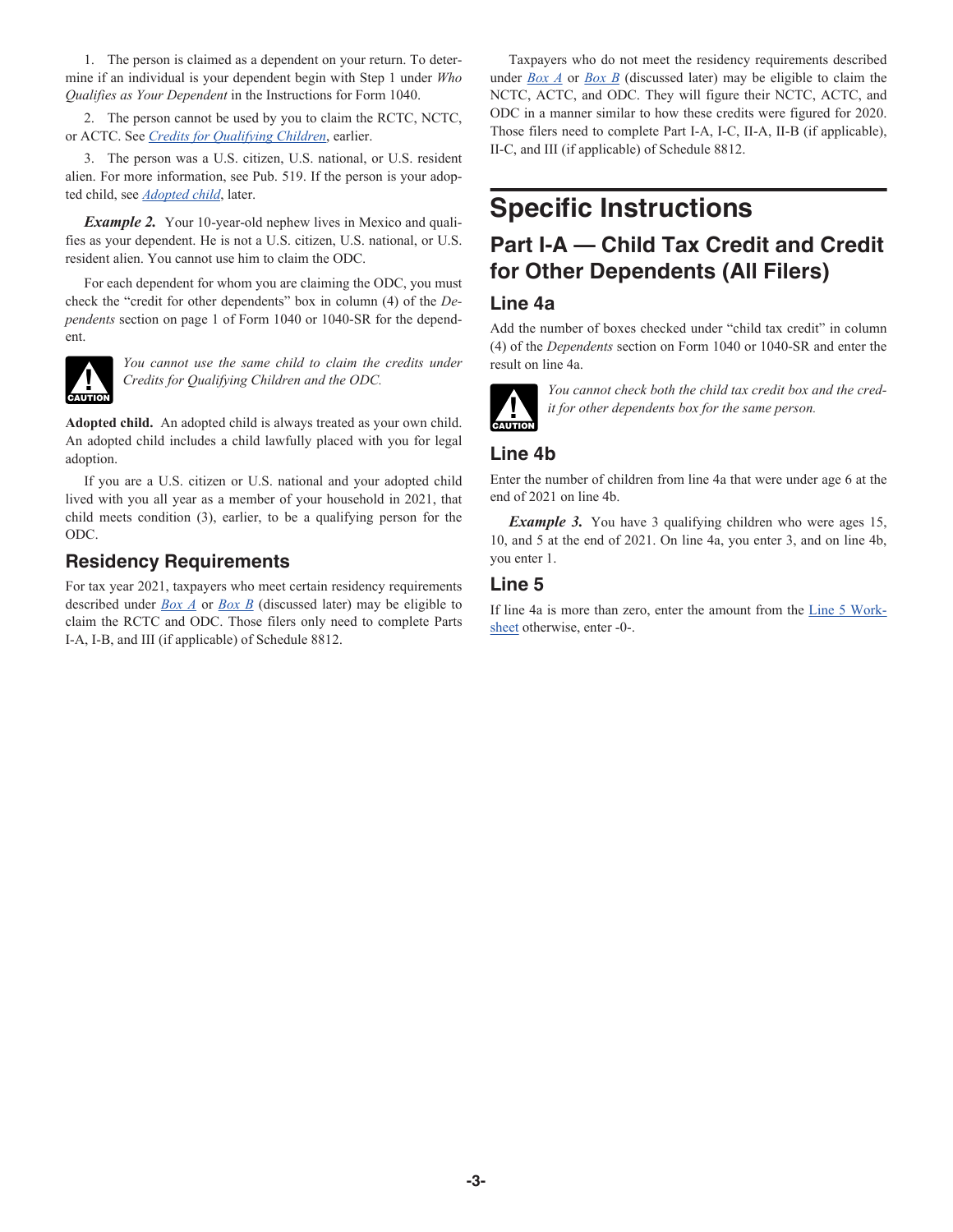## <span id="page-3-0"></span>**Line 5 Worksheet**

| 3. Add line 1 and line 2                                                                                                                                                                                                                                                                                                                                                          |  |
|-----------------------------------------------------------------------------------------------------------------------------------------------------------------------------------------------------------------------------------------------------------------------------------------------------------------------------------------------------------------------------------|--|
|                                                                                                                                                                                                                                                                                                                                                                                   |  |
| 5. Subtract line 4 from line 3                                                                                                                                                                                                                                                                                                                                                    |  |
| <b>6.</b> Enter the amount shown below for your filing status<br>• Married filing jointly $- $12,500$<br>Oualifying widow(er) $-$ \$2,500<br>Head of household - \$4,375<br>All other filing statuses $-$ \$6,250 $\ldots$ $\ldots$ $\ldots$ $\ldots$ $\ldots$ $\ldots$ $\ldots$ $\ldots$ $\ldots$ $\ldots$ $\ldots$ $\ldots$ $\ldots$ $\ldots$ $\ldots$ $\ldots$ 6.<br>$\bullet$ |  |
|                                                                                                                                                                                                                                                                                                                                                                                   |  |
| 8. Enter the amount shown below for your filing status<br>• Married filing jointly or Qualifying widow(er) $-$ \$150,000<br>$\bullet$ Head of household $- $112,500$<br>$\bullet$                                                                                                                                                                                                 |  |
| 9. Subtract line 8 from Schedule 8812, line 3<br>• If zero or less, enter -0-<br>• If more than zero and not a multiple of \$1,000, enter the next multiple of \$1,000                                                                                                                                                                                                            |  |
|                                                                                                                                                                                                                                                                                                                                                                                   |  |
|                                                                                                                                                                                                                                                                                                                                                                                   |  |
|                                                                                                                                                                                                                                                                                                                                                                                   |  |

# **Line 6**

Add the number of boxes checked under "credit for other dependents" in column (4) of the *Dependents* section on Form 1040 or 1040-SR and enter the result on line 6.



*You cannot check both the child tax credit box and the credit for other dependents box for the same person.*

## **Line 13**

#### **Box A**

Check box "A" if you (or your spouse if filing jointly) had a principal place of abode in the United States for more than one-half of 2021. This means your main home was in the 50 states or the District of Columbia for more than one-half of 2021. Your main home can be any location where you regularly live. Your main home may be your house, apartment, mobile home, shelter, temporary lodging, or other location and doesn't need to be the same physical location throughout the tax year. You don't need a permanent address. See *Box B,* later, if you were a bona fide resident of Puerto Rico in 2021.

If you are temporarily away from your main home because of illness, education, business, or vacation, you are generally treated as living in your main home.

**Military personnel stationed outside the United States.** U.S. military personnel stationed outside the United States on extended active duty are considered to have a main home in the United States for purposes of claiming a child tax credit.

## **Box B**

Check box "B" if you (or your spouse if filing jointly) were a bona fide resident of Puerto Rico. Generally, you were a bona fide resident of Puerto Rico if, during 2021, you:

- Met the presence test,
- Did not have a tax home outside of Puerto Rico, and

• Did not have a closer connection to the United States or to a foreign country than to Puerto Rico.

For more information on bona fide residence, see Pub. 570, Tax Guide for Individuals With Income From U.S. Possessions.

If you check either box A or box B, then go to the instructions for Part I-B. If you cannot check either box A or box B, then go to the instructions for Part I-C.

# **Part I-B — Filers Who Check a Box on Line 13 (RCTC/ODC)**



*If you did not check a box on line 13, do not complete Part I-B; instead, skip to Part I-C.*

Only filers who check a box on line 13 should complete this part. Do not complete Parts I-C, II-A, II-B, or II-C. If you enter -0- on line 14g, also complete Part III; otherwise, do not complete Part III.

## **Line 14c**

If line 14a is zero, enter -0-; otherwise, enter the amount from [Credit](#page-4-0) [Limit Worksheet A.](#page-4-0) If you enter -0-, you are not claiming ODC and do not need to use Credit Limit Worksheet A for Part I-B.



*If you checked a box on line 13, you do not need to complete Credit Limit Worksheet B.*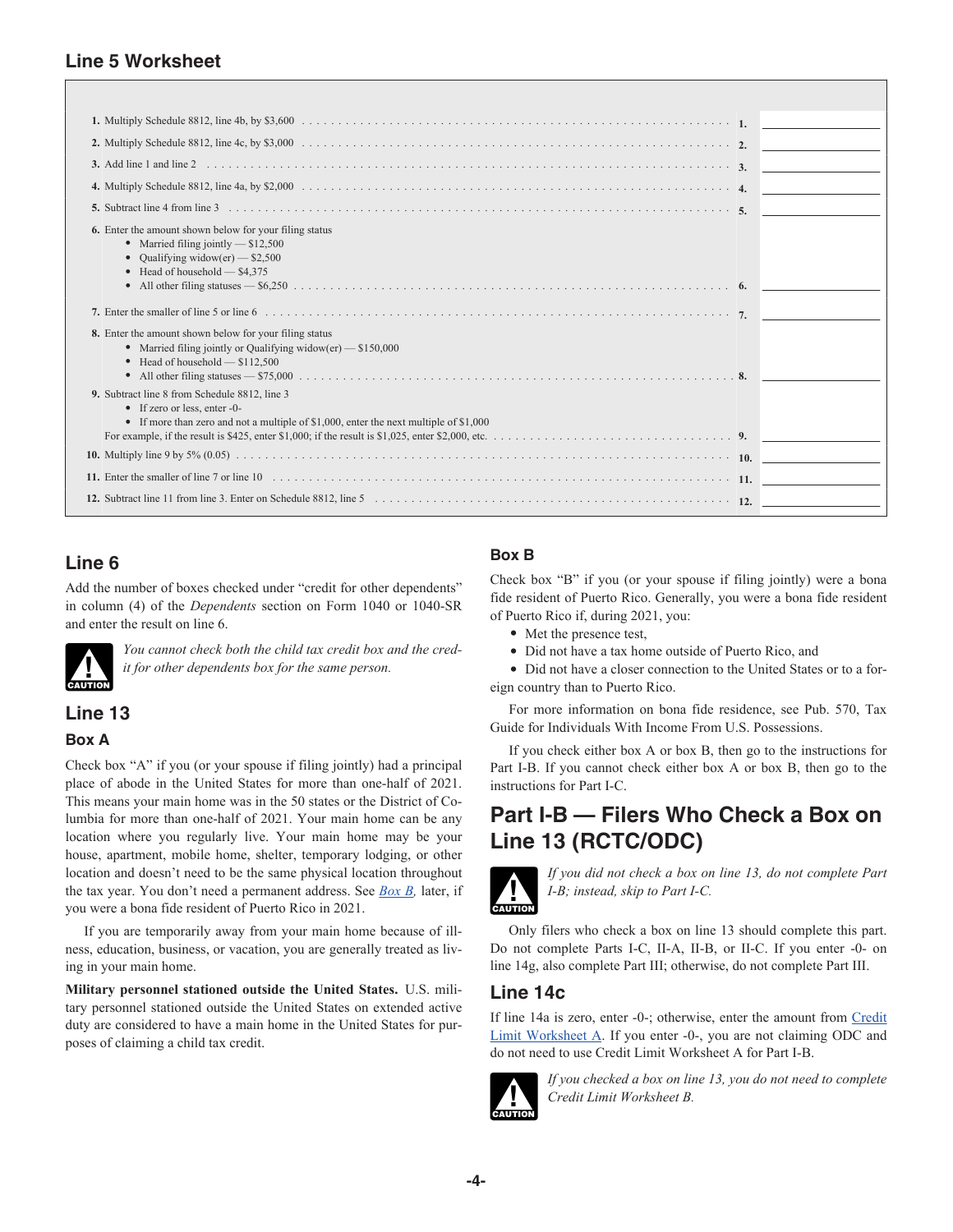<span id="page-4-0"></span>

| 1.               | Enter the amount from line 18 of your Form 1040, 1040-SR, or 1040-NR.                                                                                                                                                                                                               | $\mathbf{1}$ |  |  |  |
|------------------|-------------------------------------------------------------------------------------------------------------------------------------------------------------------------------------------------------------------------------------------------------------------------------------|--------------|--|--|--|
| 2.               | Add the following amounts (if applicable) from:                                                                                                                                                                                                                                     |              |  |  |  |
|                  | <b>Schedule 3, line 1</b>                                                                                                                                                                                                                                                           |              |  |  |  |
|                  | <b>Schedule 3, line 2</b>                                                                                                                                                                                                                                                           |              |  |  |  |
|                  | <b>Schedule 3, line 3</b>                                                                                                                                                                                                                                                           |              |  |  |  |
|                  | <b>Schedule 3, line 4</b>                                                                                                                                                                                                                                                           |              |  |  |  |
|                  | Schedule 3, line 61<br>$+$ ______________________<br>design and a state of the state of the state of the state of the state of the state of the state of the state of the state of the state of the state of the state of the state of the state of the state of the state of the s |              |  |  |  |
|                  | <b>Form 5695, line 30</b><br>and the contract of the contract of                                                                                                                                                                                                                    |              |  |  |  |
|                  | <b>Form 8910, line 15</b>                                                                                                                                                                                                                                                           |              |  |  |  |
|                  | <b>Form 8936, line 23</b><br>$+$                                                                                                                                                                                                                                                    |              |  |  |  |
|                  | <b>Schedule R, line 22</b>                                                                                                                                                                                                                                                          |              |  |  |  |
|                  | $+ -$                                                                                                                                                                                                                                                                               |              |  |  |  |
|                  |                                                                                                                                                                                                                                                                                     |              |  |  |  |
|                  | $\overline{2}$<br>Enter the total.                                                                                                                                                                                                                                                  |              |  |  |  |
|                  |                                                                                                                                                                                                                                                                                     |              |  |  |  |
| 3.               | Subtract line 2 from line 1.                                                                                                                                                                                                                                                        | 3            |  |  |  |
|                  | Complete the Credit Limit Worksheet B only if you meet all of the following.                                                                                                                                                                                                        |              |  |  |  |
|                  | 1. You are completing Part I–C of Schedule 8812.                                                                                                                                                                                                                                    |              |  |  |  |
|                  | 2. You are claiming one or more of the following credits.<br>a. Mortgage interest credit, Form 8396.<br>b. Adoption credit, Form 8839.<br>c. Residential energy efficient property credit, Form 5695, Part I.<br>d. District of Columbia first-time homebuyer credit, Form 8859.    |              |  |  |  |
|                  | 3. You are not filing Form 2555.                                                                                                                                                                                                                                                    |              |  |  |  |
|                  | 4. Line 4a of Schedule 8812 is more than zero.                                                                                                                                                                                                                                      |              |  |  |  |
| $\overline{4}$ . | If you are not completing Credit Limit Worksheet B, enter -0-; otherwise, enter<br>the amount from the Credit Limit Worksheet B.                                                                                                                                                    |              |  |  |  |
| 5.               | Subtract line 4 from line 3. Enter here and on Schedule 8812, line 14c or line<br>15a, whichever applies.                                                                                                                                                                           |              |  |  |  |

#### **Line 14f**

Enter the aggregate amount of advance child tax credit payments you received for 2021 as reported in box 1 on your Letter 6419. If you didn't receive any advance child tax credit payments for 2021, enter -0-.

#### **Married Filing Jointly**

If you are married filing jointly, add the amount reported in box 1 on your Letter 6419 and your spouse's Letter 6419 and enter the total on line 14f.

*Example 4.* In 2020, Roger filed as single with 2 qualifying children. In 2021, Roger received advance child tax credit payments of \$3,000 based on 2 qualifying children. In 2020, Tiffany filed as head of household with 1 qualifying child. In 2021, Tiffany received advance child tax credit payments of \$1,500 based on 1 qualifying child. Both Roger and Tiffany received Letter 6419. Roger's letter reports advance child tax credit payments of \$3,000 in box 1 and 2 qualifying children in box 2. Tiffany's letter reports advance child tax credit payments of \$1,500 in box 1 and 1 qualifying child in box 2. Roger and Tiffany were married in 2021 and file as married filing jointly on their 2021 tax return. Roger and Tiffany will add the amounts from box 1 of their Letters 6419 and enter \$4,500 (\$3,000 + \$1,500) on line 14f.

*Example 5.* In 2020, John and Susan filed as married filing jointly with 4 qualifying children. In 2021, John and Susan received advance child tax credit payments of \$6,000 based on 4 qualifying chil-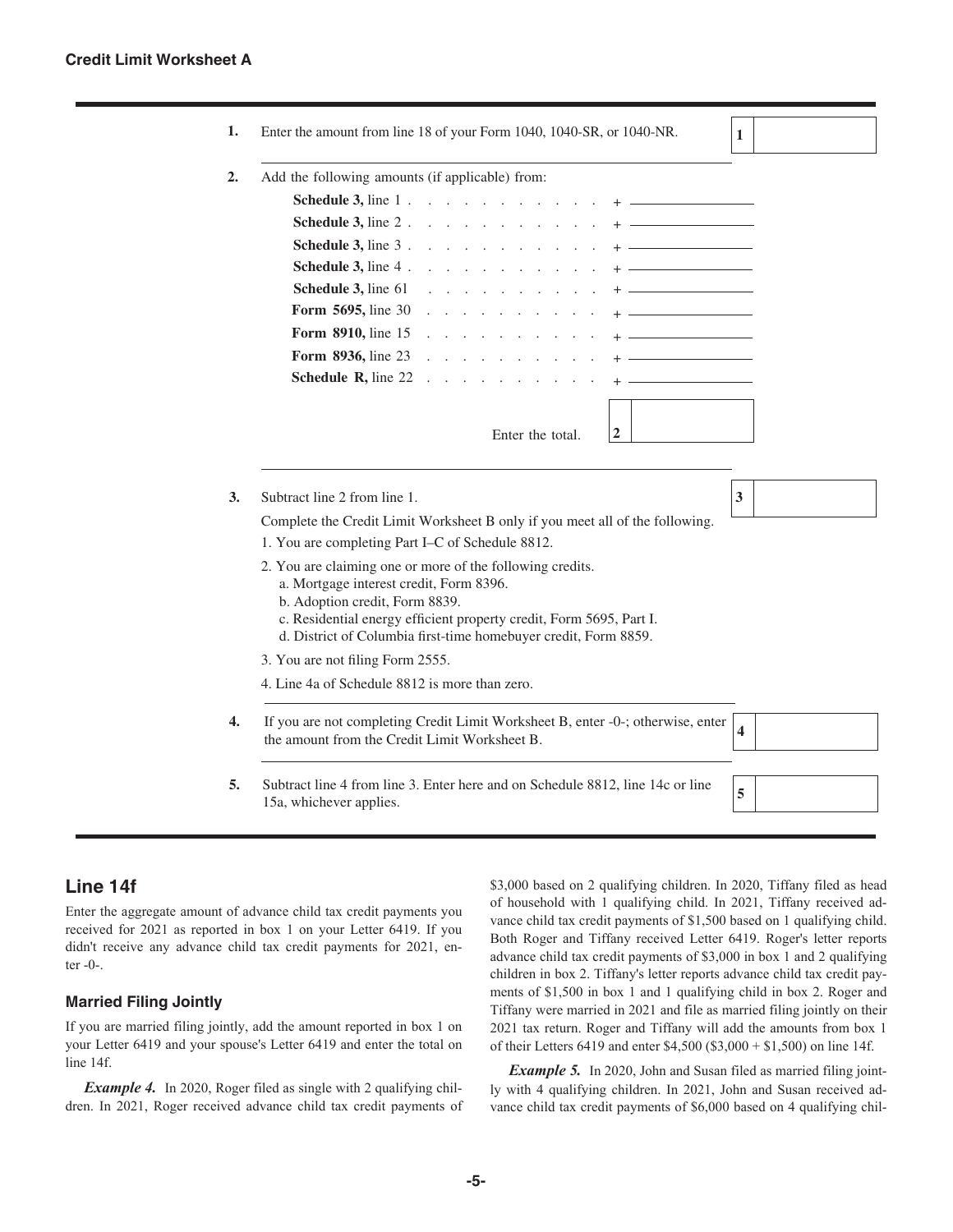<span id="page-5-0"></span>dren. Both John and Susan receive Letter 6419. John's letter reports advance child tax credit payments of \$3,000 in box 1 and 4 qualifying children in box 2. Susan's letter reports advance child tax credit payments of \$3,000 in box 1 and 4 qualifying children in box 2. John and Susan file as married filing jointly on their 2021 tax return. John and Susan will add the amounts from box 1 of their Letters 6419 and enter  $$6,000$  (\$3,000 + \$3,000) on line 14f.

*Example 6.* In 2020, Jane filed as single with 3 qualifying children. In 2021, Jane received advance child tax credit payments of \$4,500 based on 3 qualifying children. Jane received Letter 6419 reporting advance child tax credit payments of \$4,500 in box 1 and 3 qualifying children in box 2. In 2020, Tony and Ivy filed as married filing jointly with 1 qualifying child. In 2021, Tony and Ivy received advance child tax credit payments of \$1,500 for 1 qualifying child. Both Tony and Ivy receive Letter 6419. Tony's letter reports advance child tax credit payments of \$750 in box 1 and 1 qualifying child in box 2. Ivy's letter reports advance child tax credit payments of \$750 in box 1 and 1 qualifying child in box 2. Tony and Ivy divorce in 2021 and Tony marries Jane later that same year. On their 2021 tax return, Tony and Jane file as married filing jointly. Tony and Jane will add the amounts from box 1 of their Letters 6419 and enter \$5,250 (\$4,500 + \$750) on line 14f.

*If the amount on line 14f doesn't match the amount reported to you on your Letter 6419 or the total amounts reported to you on your Letter 6419 or the total amounts reported to you (and your spouse if filing jointly), the processing of your return will be delayed.*

If you did not receive your Letter 6419, see the instructions under *[Letter 6419](#page-1-0)*, earlier.

# **Part I-C—Filers Who Do Not Check a Box on Line 13 (NCTC/ACTC/ODC)**

Only filers who do not check a box on line 13 should complete this part. If you checked a box on line 13, use Part I-B instead.

## **Line 15a**

Enter the amount from [Credit Limit Worksheet A.](#page-4-0)

When completing Credit Limit Worksheet A, you may be instruc-ted to complete [Credit Limit Worksheet B](#page-6-0) if you meet certain conditions. Complete Credit Limit Worksheet B **only** if you meet all of the following.

- 1. You are completing Part I-C of Schedule 8812.
- 2. You are claiming one or more of the following credits.
- a. Mortgage interest credit, Form 8396.
- b. Adoption credit, Form 8839.
- c. Residential energy efficient property credit, Form 5695, Part I.
- d. District of Columbia first-time homebuyer credit, Form 8859.
- 3. You are not filing Form 2555.
- 4. Line 4a of Schedule 8812 is more than zero.

## **Line 15c**

If you completed Parts II-A through II-C, enter the amount from line 27; otherwise, enter -0-.

Only complete Parts II-A, II-B, and II-C if you are completing Part I-C and you meet the following.

- 1. You are not filing Form 2555.
- 2. Line 4a is more than zero.
- 3. Line 12 is more than line 15a.

#### **Line 15e**

Enter the aggregate amount of advance child tax credit payments you received for 2021 as reported in box 1 on your Letter 6419. If you didn't receive any advance child tax credit payments for 2021, enter -0-.

#### **Married Filing Jointly**

If you are married filing jointly, add the amount reported in box 1 on your Letter 6419 and your spouse's Letter 6419 and enter the total on line 15e. See *[Example 4](#page-4-0)*, *[Example 5](#page-4-0)*, and *Example 6*, earlier.



*If the amount on line 15e doesn't match the amount reported to you on your Letter 6419 or the total amounts reported to you on your Letter 6419 or the total amounts reported to you (and your spouse if filing jointly), the processing of your return will be delayed.*

If you did not receive your Letter 6419, see the instructions under *[Letter 6419](#page-1-0)*, earlier.

# **Parts II-A, II-B, and II-C—Filers Who Do Not Check a Box on Line 13 (ACTC)**

Only complete Parts II-A, II-B, and II-C if you are completing Part I-C and you meet the following.

- 1. You are not filing Form 2555.
- 2. Line 4a is more than zero.
- 3. Line 12 is more than line 15a.

#### **Line 18a**

If you have net earnings from self-employment and you use either optional method to figure those net earnings, use the [Earned Income](#page-9-0) [Worksheet,](#page-9-0) later, to figure the amount to enter on line 18a; otherwise, all other taxpayers can use the [Earned Income Chart](#page-8-0), later, to figure the amount to enter on line 18a.



*Income excluded under a tax treaty is also excluded from the computation of earned income on line 18a.*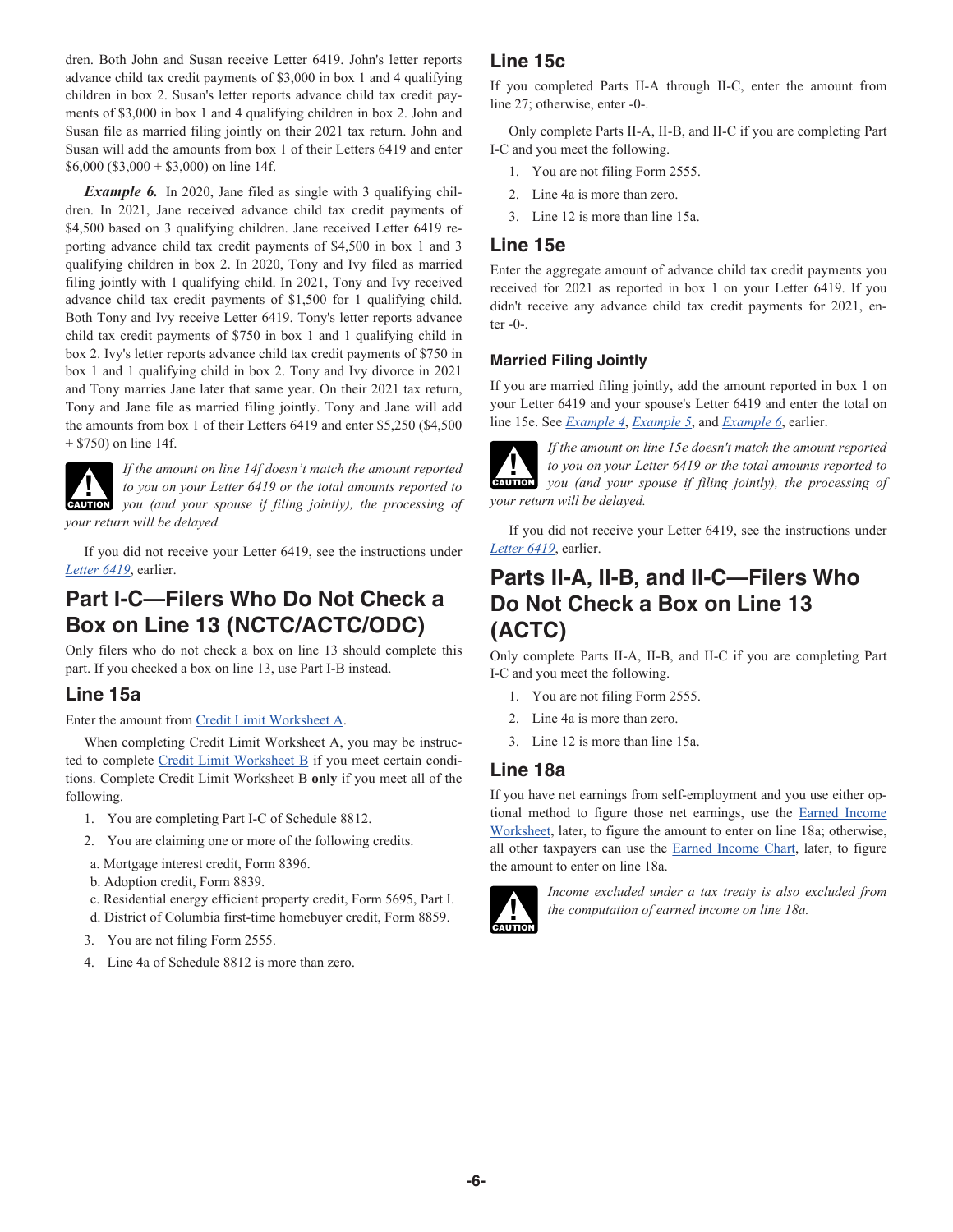## <span id="page-6-0"></span>*Before you begin:*



and 8.

 $\sqrt{\phantom{a}}$  Complete the Earned Income Worksheet, later in these instructions.

- $\sqrt{1040}$  and 1040-SR filers. Complete line 27a; Schedule 2, line 5; Schedule 2, line 6; and Schedule 3, line 11 of your return if they apply to you.
- $\sqrt{1040\text{-}NR}$  filers. Complete Schedule 2, line 5; Schedule 2, line 6; and Schedule 3, line 11 of your return if they apply to you.

*Use this worksheet only if you meet each of the items discussed under line 3 of Credit Limit Worksheet A, including that you are completing Part I–C and are not filing Form 2555.* 

**6.** On line 2 of this worksheet, is the amount \$4,200 or more? **8. 7** If your employer withheld or you paid Additional Medicare Tax or Tier 1 RRTA taxes, use the Additional Medicare Tax and RRTA Tax Worksheet to figure the amount to enter; otherwise enter the total of the following amounts from Form(s) W-2. Enter the total of any amounts from— • Schedule 1, line 15; • Schedule 2, line 5; • Schedule 2, line 6; and • Schedule 2, line 13. **8** • Social security tax withheld from box 4, and • Medicare tax withheld from box 6. **3.** Enter your earned income from line 7 of the Earned  $\begin{array}{c} \hline \end{array}$ Income Worksheet. ■ **No.** Leave line 4 blank, enter -0- on line 5, and go to line 6. **4.** Is the amount on line 3 more than \$2,500? **Yes.** Subtract \$2,500 from the amount on line 3. Enter the result. **5.** Multiply the amount on line 4 by 15% (0.15) and enter the result.  $\Box$  No. **4 5** If married filing jointly, include your spouse's amounts with yours when completing lines 7 **Yes.** If line 5 above is equal to or more than line 1 above, leave lines 7 through 10 blank, enter -0- on line 11, and go to line 12. Otherwise, go to line 7. **7.** • If line 2 or line 5 above is zero, enter the amount from line 1 above on line 14 of this worksheet. Do not complete the rest of this worksheet. Instead, go back to Credit Limit Worksheet A and do the following. Enter -0- on line 4, and complete line 5. • If both line 2 and line 5 are more than zero, leave lines 7 through 10 blank, enter -0- on line 11, and go to line 12. **1.** Enter the amount from Schedule 8812, line 12 . . . . . . . . . . . . **1 2.** Number of qualifying children under 18 with the required social security **2 TIP:** The number of children you use for this line is the same as the number of children you used for line 4a of Schedule 8812. number:  $\frac{\times \$1,400}{\times \$1,400}$ . Enter the result.

**9.** Add lines 7 and 8. Enter the total. **9**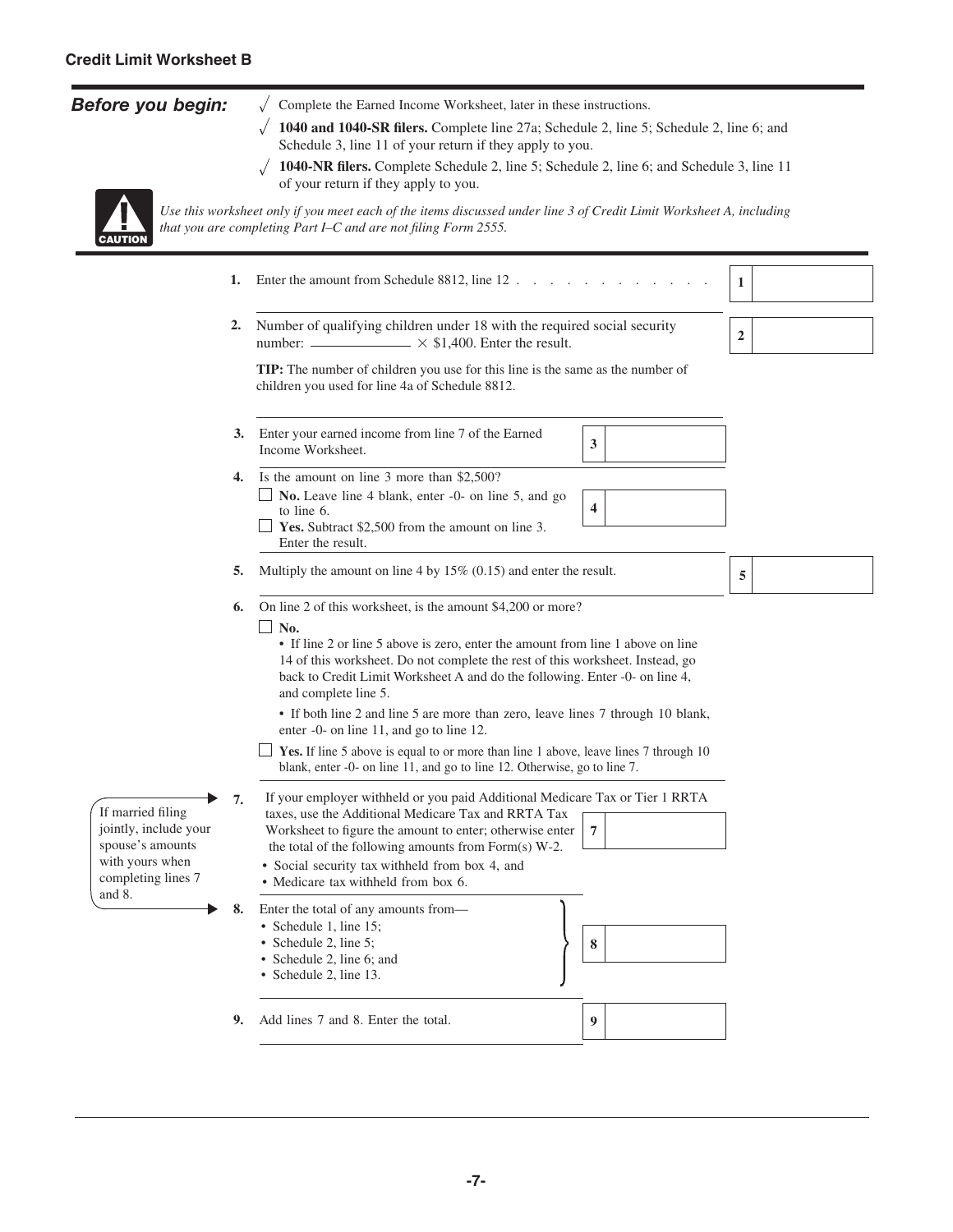#### **Credit Limit Worksheet B—***Continued*

| 10. | 1040 and 1040-SR filers. Enter the total of the amounts<br>10<br>from Form 1040 or 1040-SR, line 27a, and Schedule 3,<br>line 11.<br><b>1040-NR filers.</b> Enter the amount from Schedule 3,<br>line 11.                                                                                         |                                                      |
|-----|---------------------------------------------------------------------------------------------------------------------------------------------------------------------------------------------------------------------------------------------------------------------------------------------------|------------------------------------------------------|
| 11. | Subtract line 10 from line 9. If the result is zero or less, enter -0-.                                                                                                                                                                                                                           | 11                                                   |
| 12. | Enter the <b>larger</b> of line 5 or line 11.                                                                                                                                                                                                                                                     | 12                                                   |
| 13. | Enter the <b>smaller</b> of line 2 or line 12.                                                                                                                                                                                                                                                    | 13                                                   |
| 14. | Is the amount on line 13 of this worksheet more than the amount on line 1?                                                                                                                                                                                                                        |                                                      |
|     | <b>No.</b> Subtract line 13 from line 1. Enter the result.<br>Yes. Enter $-0$ -.                                                                                                                                                                                                                  | 14                                                   |
|     | Next, figure the amount of any of the following credits that you are claiming.<br>• Mortgage interest credit, Form 8396.<br>• Adoption credit, Form 8839.<br>• Residential energy efficient property credit, Form 5695, Part I.<br>• District of Columbia first-time homebuyer credit, Form 8859. |                                                      |
|     | Then, go to line 15.                                                                                                                                                                                                                                                                              |                                                      |
| 15. | Enter the total of the amounts from—<br>$\bullet$ Form 8396, line 9, and<br>• Form 8839, line 16, and<br>• Form $5695$ , line 15, and<br>• Form 8859, line 3.                                                                                                                                     | 15<br>Enter this amount on<br>line 4 of Credit Limit |

*Worksheet A.*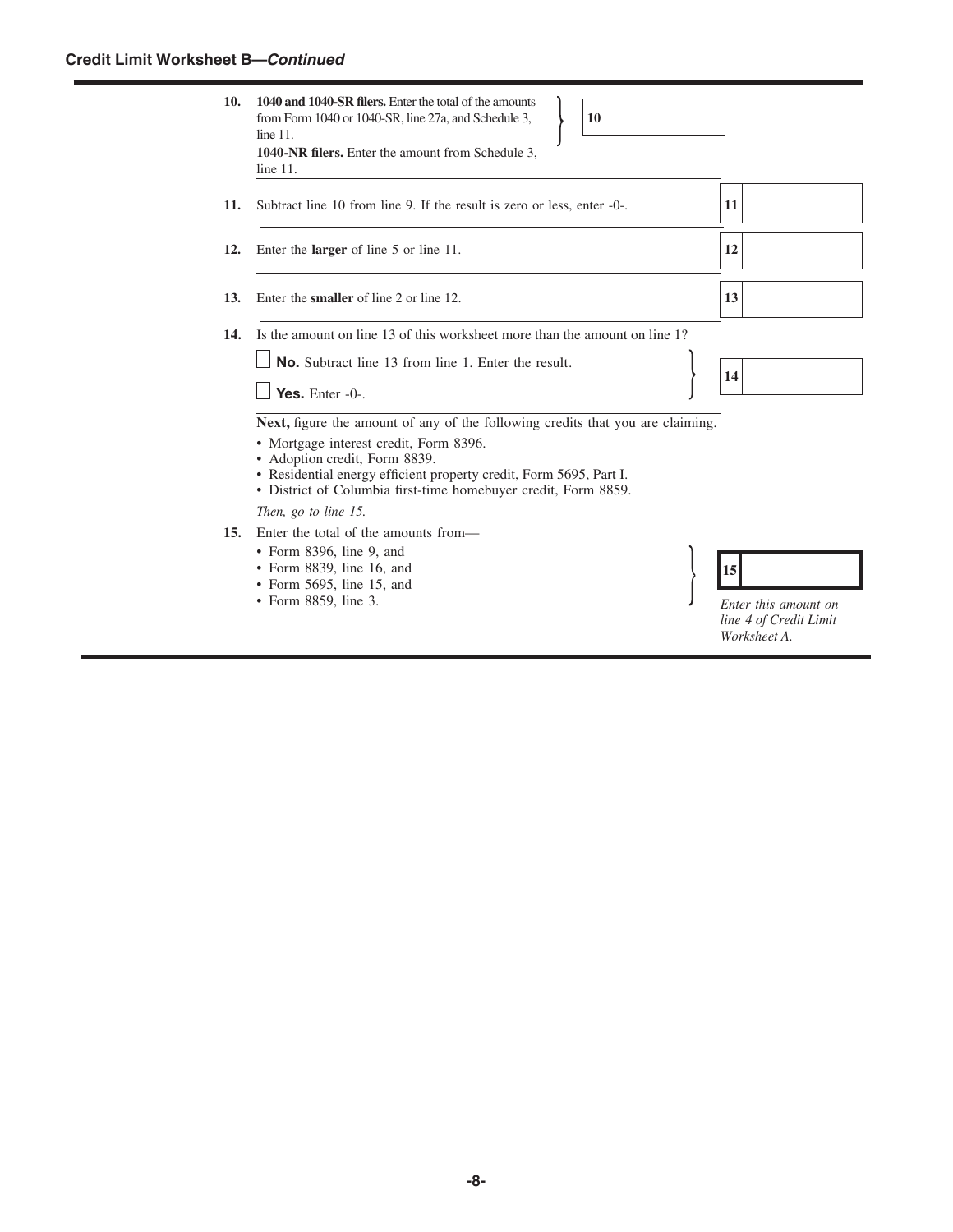#### <span id="page-8-0"></span>**Earned Income Chart — Line 18a**

| IF you                                                      | AND you                                                                                                    | <b>THEN</b> enter on line 18a                                                                                                                                                                                                                                                                                                                                                                                                                                                                                                |
|-------------------------------------------------------------|------------------------------------------------------------------------------------------------------------|------------------------------------------------------------------------------------------------------------------------------------------------------------------------------------------------------------------------------------------------------------------------------------------------------------------------------------------------------------------------------------------------------------------------------------------------------------------------------------------------------------------------------|
| have net earnings                                           | use either optional method<br>from self-employment to figure those net earnings, are also taking the EIC). | the amount figured using the Earned Income Worksheet next (even if you                                                                                                                                                                                                                                                                                                                                                                                                                                                       |
| are taking the EIC on<br>Form 1040 or<br>1040-SR, line 27a, | completed Worksheet B,<br>relating to the EIC, in your<br>Instructions for Form 1040,                      | your earned income from Worksheet B (in your Instructions for Form<br>1040), line 4b, plus all of your nontaxable combat pay if you did not elect to<br>include it in earned income for the EIC. If you were a member of the clergy,<br>subtract (a) the rental value of a home or the nontaxable portion of an<br>allowance for a home furnished to you (including payments for utilities),<br>and (b) the value of meals and lodging provided to you, your spouse, and<br>your dependents for your employer's convenience. |
|                                                             | did not complete<br>Worksheet B, relating to<br>the EIC, in your<br>Instructions for Form<br>1040,         | your earned income from Step 5 of the EIC instructions in your tax return<br>instructions, plus all of your nontaxable combat pay if you did not elect to<br>include it in earned income for the EIC.                                                                                                                                                                                                                                                                                                                        |
| are not taking the EIC                                      |                                                                                                            | the amount figured using the Earned Income Worksheet next.                                                                                                                                                                                                                                                                                                                                                                                                                                                                   |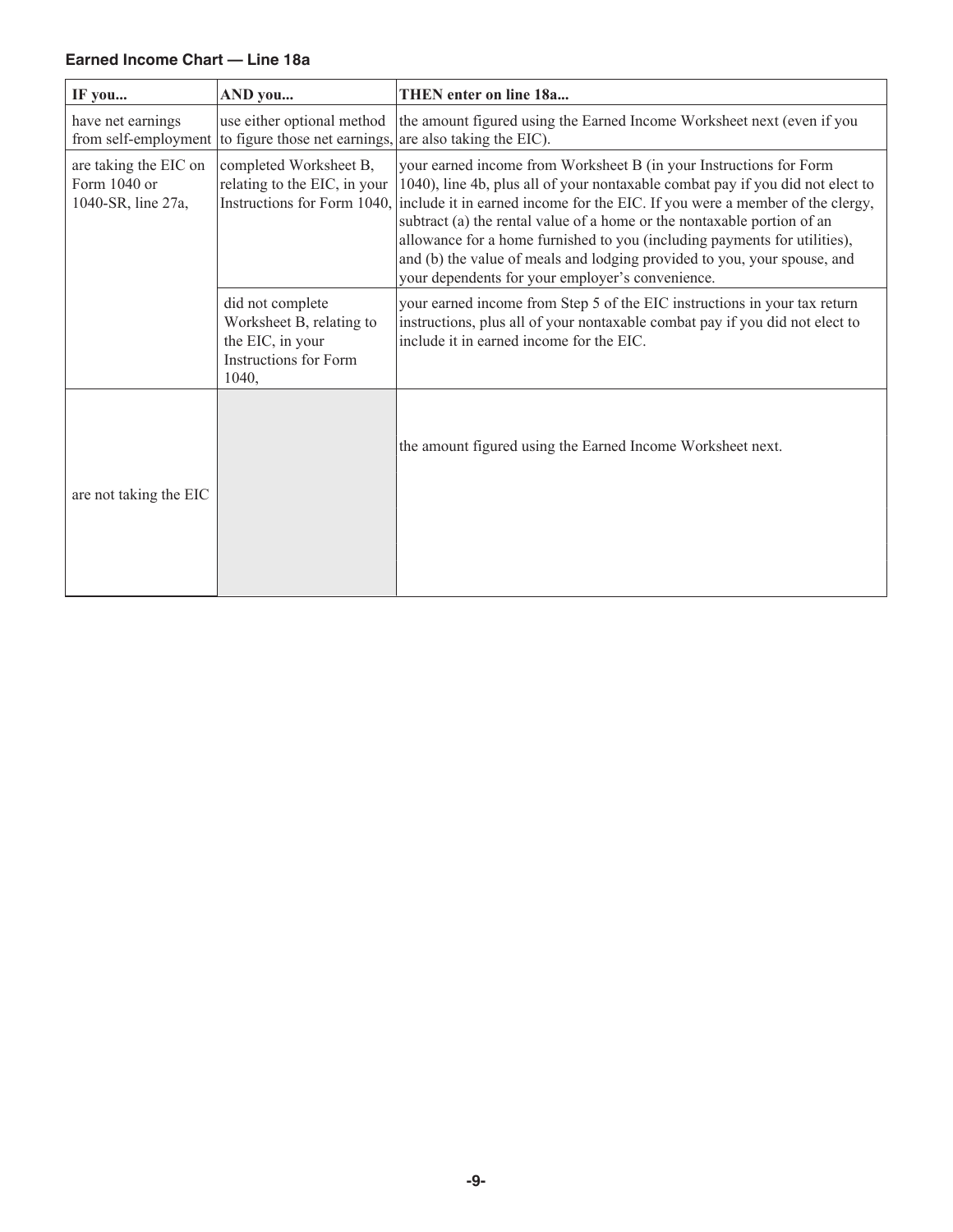# <span id="page-9-0"></span>**Earned Income Worksheet**<br> **Earned Income Worksheet**<br> **Earned Income Worksheet**

| <b>Before you begin:</b>                                                                                                                                                                                                                                                                                                                                                                                                                                                                                                                                                                              |     |
|-------------------------------------------------------------------------------------------------------------------------------------------------------------------------------------------------------------------------------------------------------------------------------------------------------------------------------------------------------------------------------------------------------------------------------------------------------------------------------------------------------------------------------------------------------------------------------------------------------|-----|
| $\sqrt{ }$ Use this worksheet only if you were sent here from the Credit Limit Worksheet B, earlier, or line<br>18a of Schedule 8812.                                                                                                                                                                                                                                                                                                                                                                                                                                                                 |     |
| $\sqrt{\phantom{a}}$ Disregard community property laws when figuring the amounts to enter on this worksheet.<br>$\sqrt{ }$ If married filing jointly, include your spouse's amounts with yours when completing this worksheet.                                                                                                                                                                                                                                                                                                                                                                        |     |
|                                                                                                                                                                                                                                                                                                                                                                                                                                                                                                                                                                                                       |     |
|                                                                                                                                                                                                                                                                                                                                                                                                                                                                                                                                                                                                       |     |
| 1. a. Enter the amount from line 1 of Form 1040 or 1040-SR, or line 1a of Form 1040-NR  1a.                                                                                                                                                                                                                                                                                                                                                                                                                                                                                                           |     |
| <b>b.</b> Enter the amount of any nontaxable combat pay received. Also enter this amount on Schedule<br>8812, line 18b. This amount should be shown in Form(s) W-2, box 12, with code $Q$ 1b.                                                                                                                                                                                                                                                                                                                                                                                                         |     |
| Next, if you are filing Schedule C, F, or SE, or you received a Schedule K-1 (Form 1065), go to<br>line 2a. Otherwise, skip lines 2a through 2e and go to line 3.                                                                                                                                                                                                                                                                                                                                                                                                                                     |     |
| 2.                                                                                                                                                                                                                                                                                                                                                                                                                                                                                                                                                                                                    |     |
| <b>b.</b> Enter any net profit or (loss) from Schedule C, line 31, and Schedule K-1 (Form 1065), box 14,<br>code A (other than farming). Reduce any Schedule K-1 amounts as described in the instructions<br>for completing Schedule SE in the Partner's Instructions for Schedule K-1. Do not include on this<br>line any statutory employee income or any other amounts exempt from self-employment tax.<br>Options and commodities dealers must add any gain or subtract any loss (in the normal course of<br>dealing in or trading section 1256 contracts) from section 1256 contracts or related |     |
| c. Enter any net farm profit or (loss) from Schedule F, line 34, and from farm<br>partnerships, Schedule K-1 (Form 1065), box 14, code A*. Reduce any<br>Schedule K-1 amounts as described in the instructions for completing<br>Schedule SE in the Partner's Instructions for Schedule K-1. Do not include on                                                                                                                                                                                                                                                                                        |     |
| <b>d.</b> If you used the farm optional method to figure net earnings from<br>self-employment, enter the amount from Schedule SE, line 15. Otherwise, skip<br>e. If line 2c is a profit, enter the smaller of line 2c or line 2d. If line 2c is a (loss), enter the (loss)                                                                                                                                                                                                                                                                                                                            |     |
|                                                                                                                                                                                                                                                                                                                                                                                                                                                                                                                                                                                                       |     |
| 3. Combine lines 1a, 1b, 2a, 2b, and 2e. If zero or less, stop. Do not complete the rest of this worksheet.<br>Instead, enter -0- on line 3 of Credit Limit Worksheet B or line 18a of Schedule 8812, whichever                                                                                                                                                                                                                                                                                                                                                                                       |     |
| applies $\ldots$ $\ldots$ $\ldots$ $\ldots$ $\ldots$ $\ldots$ $\ldots$ $\ldots$ $\ldots$ $\ldots$ $\ldots$ $\ldots$ $\ldots$ $\ldots$ $\ldots$ $\ldots$ $\ldots$ $\ldots$<br>4. Enter any amount included on line 1a that is:                                                                                                                                                                                                                                                                                                                                                                         |     |
| <b>a.</b> A scholarship or fellowship grant not reported on Form W-2 $\dots$ $\dots$ $\dots$ $\dots$ $4a.$                                                                                                                                                                                                                                                                                                                                                                                                                                                                                            |     |
| <b>b.</b> For work done while an inmate in a penal institution (enter "PRI" and this                                                                                                                                                                                                                                                                                                                                                                                                                                                                                                                  |     |
| amount on the dotted line next to line 1 of Form 1040 or 1040-SR, or line 1a of                                                                                                                                                                                                                                                                                                                                                                                                                                                                                                                       |     |
| c. A pension or annuity from a nonqualified deferred compensation plan or a<br>nongovernmental section 457 plan (enter "DFC" and this amount on the dotted<br>line next to line 1 of Form 1040 or 1040-SR, or line 1a of Form 1040-NR). This<br>amount may be shown in box 11 of your Form W-2. If you received such an<br>amount but box 11 is blank, contact your employer for the amount received as a                                                                                                                                                                                             | 4c. |
| d. Enter any amount included on Form 1040 or 1040-SR, line 1, that is a Medicaid<br>waiver payment you exclude from income (see the instructions for Schedule 1,<br>line 8z), unless you choose to include this amount in earned income, in which                                                                                                                                                                                                                                                                                                                                                     |     |
|                                                                                                                                                                                                                                                                                                                                                                                                                                                                                                                                                                                                       |     |
|                                                                                                                                                                                                                                                                                                                                                                                                                                                                                                                                                                                                       |     |
|                                                                                                                                                                                                                                                                                                                                                                                                                                                                                                                                                                                                       |     |
| • If you were sent here from Credit Limit Worksheet B, enter this amount on line 3 of that                                                                                                                                                                                                                                                                                                                                                                                                                                                                                                            |     |
| worksheet.<br>• If you were sent here from Schedule 8812, enter this amount on line 18a of Schedule 8812.                                                                                                                                                                                                                                                                                                                                                                                                                                                                                             |     |
| *If you have any Schedule K-1 amounts and you are not required to file Schedule SE, complete the<br>appropriate line(s) of Schedule SE. Put your name and social security number on Schedule SE and attach it<br>to your return.                                                                                                                                                                                                                                                                                                                                                                      |     |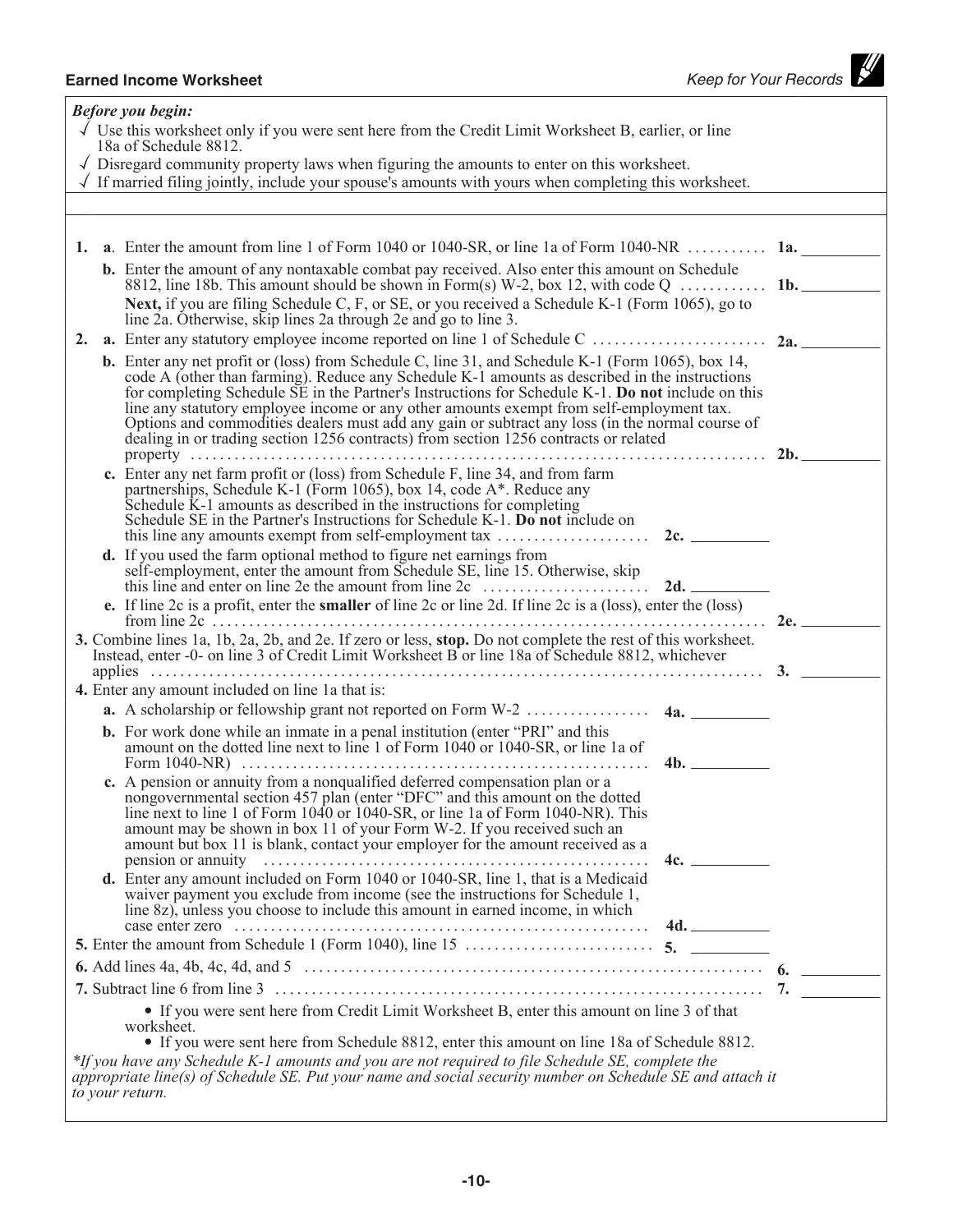#### **Line 21**

# **Line 18b**

Enter on line 18b the total amount of nontaxable combat pay that you (and your spouse if filing jointly) received in 2021. This amount should be shown on Form W-2, box 12, with code Q.

If you are completing Part II-B and your employer withheld or you paid Additional Medicare Tax or tier 1 RRTA tax, use the Additional Medicare Tax and RRTA Tax Worksheet to figure the amount to enter on line 21.

# **Additional Medicare Tax and RRTA Tax Worksheet** *Keep*

|  | ว for Your Records |
|--|--------------------|

| If your employer withheld or you paid Additional Medicare Tax or Tier 1 RRTA taxes, use this worksheet to figure the amount to enter on line 21 of Schedule 8812 and line 7 of<br>Credit Limit Worksheet B.                                                                                                                                                                                |  |
|--------------------------------------------------------------------------------------------------------------------------------------------------------------------------------------------------------------------------------------------------------------------------------------------------------------------------------------------------------------------------------------------|--|
| Social security tax, Medicare tax, and Additional Medicare Tax on Wages.                                                                                                                                                                                                                                                                                                                   |  |
|                                                                                                                                                                                                                                                                                                                                                                                            |  |
|                                                                                                                                                                                                                                                                                                                                                                                            |  |
|                                                                                                                                                                                                                                                                                                                                                                                            |  |
|                                                                                                                                                                                                                                                                                                                                                                                            |  |
|                                                                                                                                                                                                                                                                                                                                                                                            |  |
|                                                                                                                                                                                                                                                                                                                                                                                            |  |
| <b>Additional Medicare Tax on Self-Employment Income.</b>                                                                                                                                                                                                                                                                                                                                  |  |
|                                                                                                                                                                                                                                                                                                                                                                                            |  |
| Tier 1 RRTA taxes as an employee of a railroad (enter amounts on lines 8, 9, 10, and 11) or employee representative (enter amounts on lines 12, 13, 14, and 15). Do not include<br>amounts in Form W-2, box 14, that are identified as Additional Medicare Tax or Tier 2 tax. Do not include amounts shown on Form CT-2 on line 3 for Additional Medicare Tax or<br>line 4 for Tier 2 tax. |  |
|                                                                                                                                                                                                                                                                                                                                                                                            |  |
|                                                                                                                                                                                                                                                                                                                                                                                            |  |
| 10. Enter the Additional Medicare Tax, if any, on RRTA compensation as an employee (Form 8959, line 17). Do not use the same amount from                                                                                                                                                                                                                                                   |  |
|                                                                                                                                                                                                                                                                                                                                                                                            |  |
|                                                                                                                                                                                                                                                                                                                                                                                            |  |
|                                                                                                                                                                                                                                                                                                                                                                                            |  |
| 14. Enter one-half of the Additional Medicare Tax, if any, on RRTA compensation as an employee representative (one-half of Form 8959, line 17).<br>Do not use the same amount from Form 8959, line 17, for both this line 14 and line 10 $\ldots$ , $\ldots$ , $\ldots$ , $\ldots$ , $\ldots$ , $\ldots$ , $\ldots$ , $\ldots$ , 14.                                                       |  |
|                                                                                                                                                                                                                                                                                                                                                                                            |  |
| Line 21 Amount.                                                                                                                                                                                                                                                                                                                                                                            |  |
|                                                                                                                                                                                                                                                                                                                                                                                            |  |
|                                                                                                                                                                                                                                                                                                                                                                                            |  |

# **Part III—Additional Tax**

Do not use Part III if you (and your spouse if filing jointly) did not receive any advance child tax credit payments for 2021. Only use Part III if you enter -0- on line 14g or line 15f, whichever applies. If you (and your spouse if filing jointly) didn't receive advance child tax credit payments for 2021 or you received these payments but line 14g or line 15f, whichever applies, is more than zero, then you do not have excess advance child tax credit payments and you do not owe any additional tax.

The total amount of advance child tax credit payments that you received during 2021 was based on the IRS's estimate of the amount of RCTC you may be eligible to claim on your 2021 tax return. You may owe additional tax on those payments if the total amount of advance child tax credit payments you received is greater than the child tax credit amount that you are eligible to claim on your 2021 tax return. For example, if you received advance child tax credit payments for 3 qualifying children properly claimed on your 2020 tax return, but you claim 1 qualifying child on your 2021 tax return, the advance child tax

credit payments that you received based on the 3 children may result in you having received excess advance child tax credit payments and owing additional tax to repay the excess. However, you may not owe the additional tax, or you may owe a reduced tax amount, if you qualify for repayment protection. Complete Part III of Schedule 8812 to determine if you owe additional tax or if you qualify for repayment protection.

**Repayment protection.** Repayment protection is available to taxpayers whose advance child tax credit payments took more qualifying children into account than the taxpayers claim on their 2021 tax return. Taxpayers subject to the repayment protection may owe no additional tax or have the additional tax amount reduced by the repayment protection amount. The full repayment protection amount is \$2,000 per child not claimed on your tax return. The amount of the repayment protection will be reduced or phased out based on your modified adjusted gross income (AGI).

*Example 7.* You properly claimed 4 qualifying children on your 2020 tax return, but claim only 1 qualifying child on your 2021 tax re-